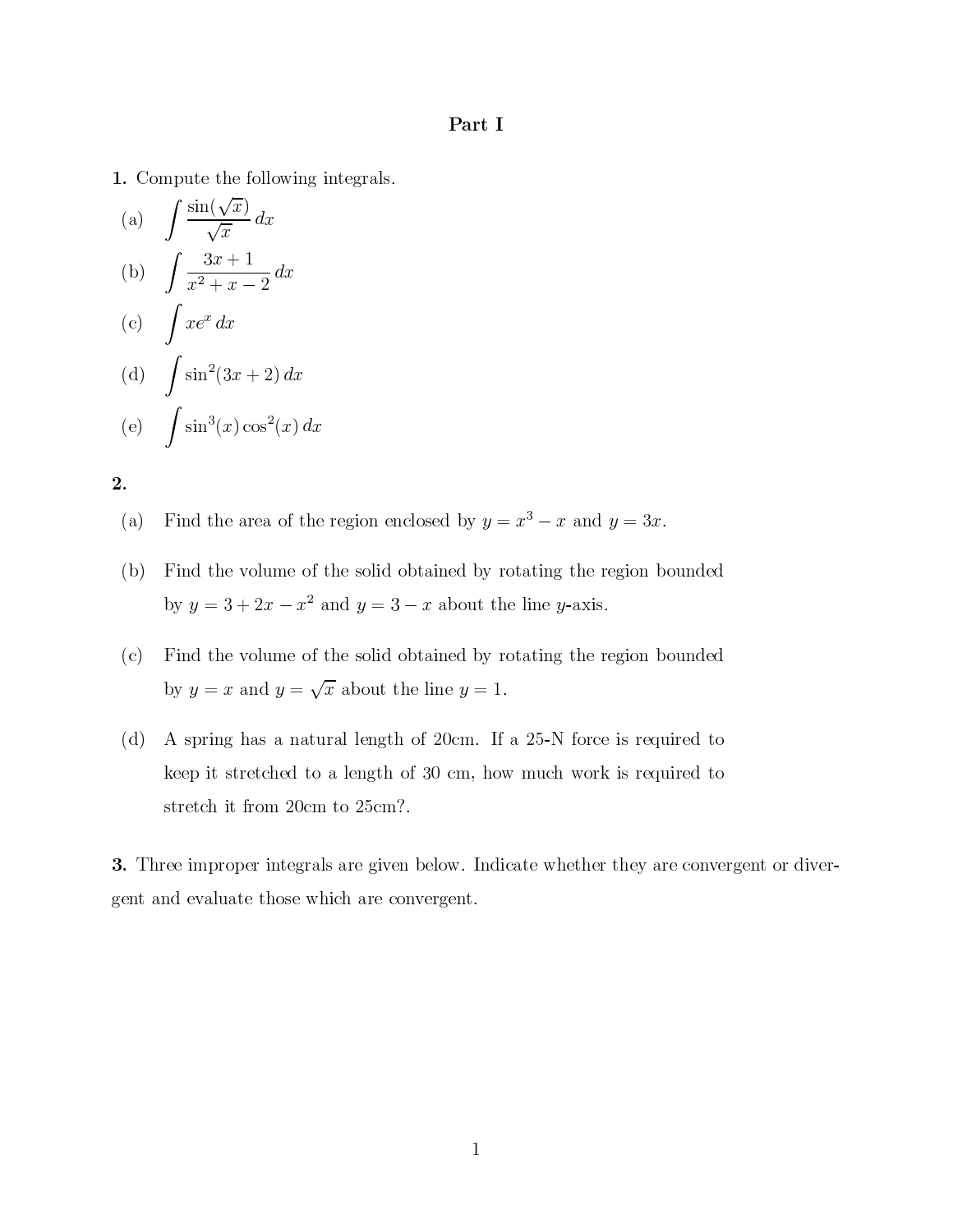(a) 
$$
\int_{-1}^{1} \frac{e^x}{e^x - 1} dx
$$
  
\n(b) 
$$
\int_{1}^{\infty} \frac{\ln(x)}{x^2} dx
$$
  
\n(b) 
$$
\int_{-\infty}^{\infty} \frac{x^2}{9 + x^6} dx
$$

 $\overline{4}$ .

- Find the length of the curve  $y = \ln(x)$ ,  $1 \le x \le \sqrt{3}$ .  $(a)$
- Rotate the curve  $y = \sqrt{x}$ ,  $4 \le x \le 9$  about the *x*-axis. Find the surface  $(b)$ area.
- Consider the curve given by  $x(t) = e^t$ ,  $y(t) = (t-1)^2$ . Find the tangent  $(c)$ line at time  $t = 0$ .
- Set up an integral giving the length of the curve in (c) from  $0 \le t \le 4$ .  $(d)$
- Set up an integral giving the surface area when the curve in  $(c)$  from  $(e)$  $0 \le t \le 4$  is rotated about the *y*-axis.
	- 5. Consider the curve given in polar coordinates by the equation  $r = 1 + \cos(\theta)$ .
- (a) Give an accurate sketch of this curve.
- (b) Find the area enclosed by one loop of  $r = 3\cos(5\theta)$ .

## Part II

**6.** Consider the following geometric series. Find their sum if they converge or write "divergent" otherwise.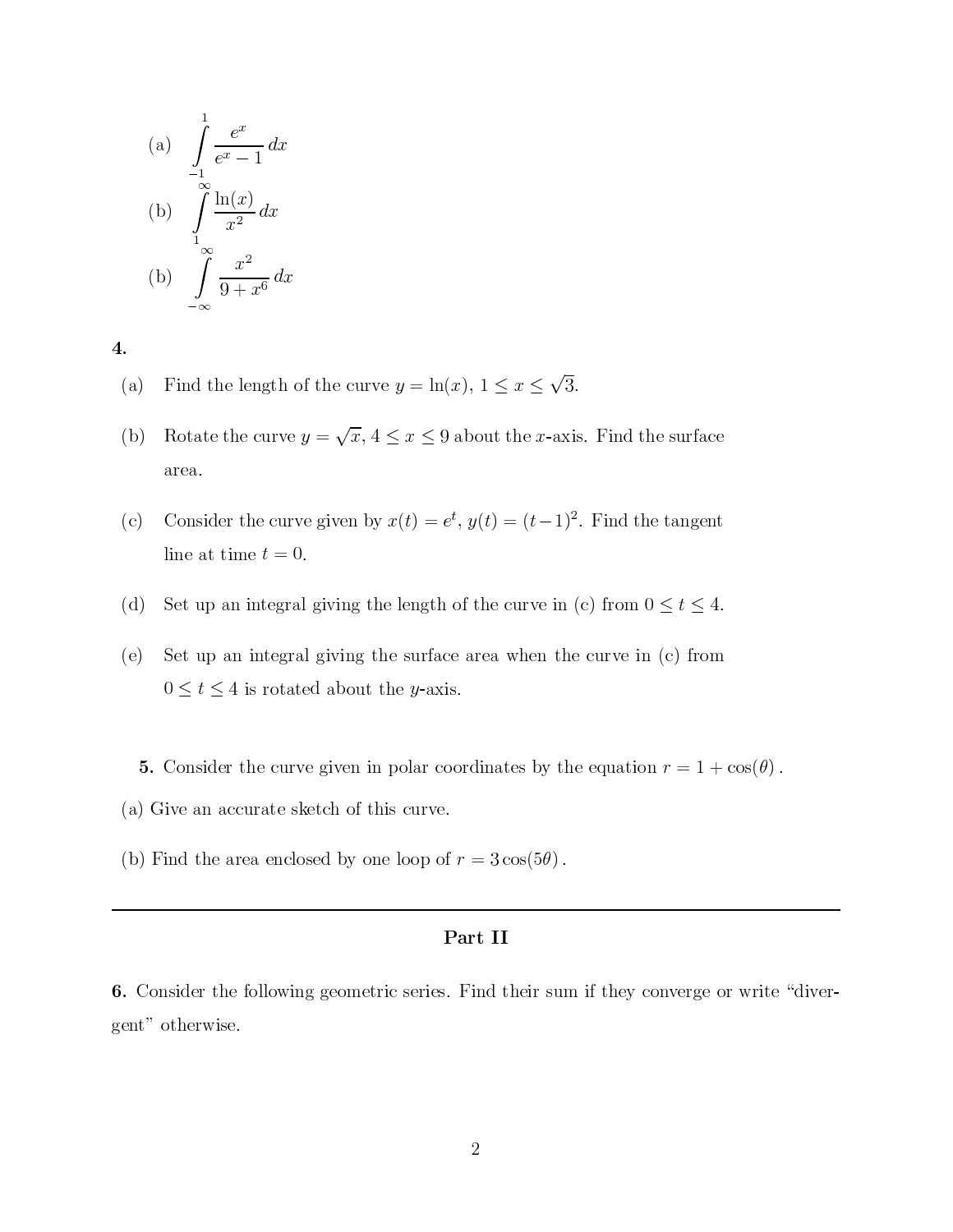(a) 
$$
\sum_{n=1}^{\infty} \frac{(-3)^{n-1}}{4^n}
$$
  
\n(b) 
$$
\sum_{n=1}^{\infty} \frac{(-6)^{n-1}}{5^n}
$$
  
\n(c) 
$$
\sum_{n=1}^{\infty} \frac{e^n}{3^{n-1}}
$$

7. Determine whether each of the following series is Absolutely Convergent (AC), converges but is not absolutely convergent, i.e. is Conditionally Convergent (CC), or is Divergent (D) and give a short reason why. For example,  $\sum_{n=1}^{\infty} \frac{\ln(n)}{n}$  is D by comparison with the Harmonic

series 
$$
\sum_{n=1}^{\infty} \frac{1}{n}
$$
  
\n(a) 
$$
\sum_{n=1}^{\infty} \frac{2^k k!}{(k+2)!}
$$
  
\n(b) 
$$
\sum_{n=1}^{\infty} \frac{n^2 - 1}{n^2 + 1}
$$
  
\n(c) 
$$
\sum_{n=2}^{\infty} \frac{(-1)^n}{n \ln(n)^2}
$$
  
\n(d) 
$$
\sum_{n=1}^{\infty} \frac{1}{n^3 + 3n^2}
$$

(e) 
$$
\sum_{n=1}^{\infty} \frac{(-2)^{2n}}{n^n}
$$

**8.** Consider the power series 
$$
\sum_{n=1}^{\infty} \frac{(3x-2)^n}{n^2 5^n}
$$

Find the radius of convergence of this power series.  $(a)$ 

Find the interval of convergence of this power series (be sure to check endpoints). (b) **9.** Each of the functions below has a Taylor series about  $x = 0$ . Find the Taylor series.